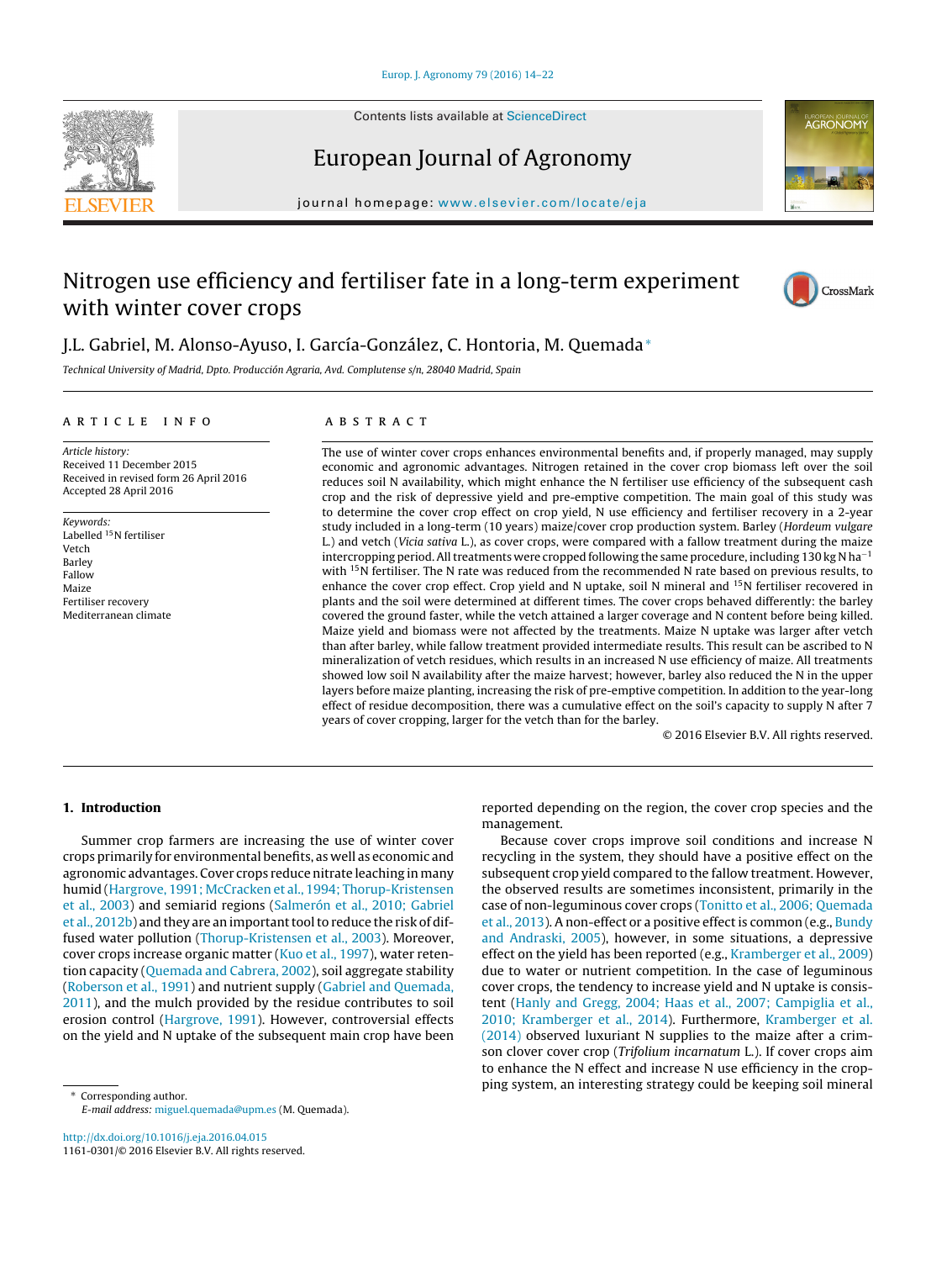N at a level in which losses are minimised and crop availability is ensured.

Enriched 15N fertilisation is a valuable method to differentiate between N uptake from the fertiliser and from other sources. Fertilisation rates close to the crop's N demand can result in fertiliser use efficiencies of approximately 50%, as observed by [Reddy](#page--1-0) [and](#page--1-0) [Reddy](#page--1-0) [\(1993\)](#page--1-0) in the Piedmont region (NC, USA), by [Bundy](#page--1-0) [and](#page--1-0) [Andraski](#page--1-0) [\(2005\)](#page--1-0) in Illinois, by [Normand](#page--1-0) et [al.](#page--1-0) [\(1997\)](#page--1-0) in France and by [Gabriel](#page--1-0) [and](#page--1-0) [Quemada](#page--1-0) [\(2011\)](#page--1-0) in Spain. In the last study, it was reported that neither a legume nor a grass cover crop had an effect on the N use efficiency (NUE) with respect to fallow treatment. Even if more N was taken up by the main crop after a vetch cover crop than after a fallow period, the NUE did not increase, meaning that the extra N uptake by the main crop came from sources other than the fertiliser. In this case, there could be an effect of cover crops on the NUE when the fertiliser application is below the crop's N requirements. This is relevant because it may allow the cover crop N-effect and the NUE in the cropping system to be optimized. [Bundy](#page--1-0) [and](#page--1-0) [Andraski](#page--1-0) [\(2005\)](#page--1-0) observed that there was an effect of winter rye cover crop (Secale cereale L.) on maize grain, biomass and N uptake when the fertiliser rate was reduced, which could potentially be masked at non-limiting N fertiliser rates. Moreover, the initial soil mineral N  $(N_{\text{min}})$  could be a relevant factor affecting maize NUE; however, this needs to be clarified, particularly at reduced fertiliser rates.

Cover crops can also lead to differences in the soil N availability at sowing time, as well as in the main cropping season ([Gabriel](#page--1-0) et [al.,](#page--1-0) [2014\).](#page--1-0) Leguminous cover crops do not reduce soil available N at sowing with respect to a fallow treatment [\(Gabriel](#page--1-0) [and](#page--1-0) [Quemada,](#page--1-0) [2011\);](#page--1-0) however, non-leguminous cover crops are prone to reducing it ([Wagger](#page--1-0) [and](#page--1-0) [Mengel,](#page--1-0) [1988;](#page--1-0) [Thorup-Kristensen,](#page--1-0) [2001\).](#page--1-0) This could lead to N pre-emptive competition with the main crop, which is often related to microbial immobilization, as reported by [Garibay](#page--1-0) et [al.](#page--1-0) [\(1997\)](#page--1-0) or [Kramberger](#page--1-0) et [al.](#page--1-0) [\(2014\)](#page--1-0) for grasses as cover crops. However, this initial competition and lower growth rate can be switched to an enhancement of growth in the later stages due to residue mineralization and N supply ([Verhulst](#page--1-0) et [al.,](#page--1-0) [2011;](#page--1-0) [Kramberger](#page--1-0) et [al.,](#page--1-0) [2014\).](#page--1-0) The N immobilization can be minimised by using cover crops with low C/N ratio, mixing species or adjusting the cover crop killing date [\(Ruegg](#page--1-0) et [al.,](#page--1-0) [1998;](#page--1-0) [Doane](#page--1-0) et [al.,](#page--1-0) [2009;](#page--1-0) [Alonso-Ayuso](#page--1-0) et [al.,](#page--1-0) [2014\).](#page--1-0) Reducing N fertilisation should highlight the effects between different cover cropping strategies.

Cover crops are usually grown under non-optimal meteorological conditions; therefore biomass and cover crop establishment can be deficient [\(Lal](#page--1-0) et [al.,](#page--1-0) [1991;](#page--1-0) [Gabriel](#page--1-0) et [al.,](#page--1-0) [2013\).](#page--1-0) Under semiarid conditions, grasses are usually better adapted because of their tolerance to drought conditions [\(Bilbro,](#page--1-0) [1991;](#page--1-0) [Unger](#page--1-0) [and](#page--1-0) [Vigil,](#page--1-0) [1998;](#page--1-0) [Ramirez-García](#page--1-0) et [al.,](#page--1-0) [2015\).](#page--1-0) However, there are few a studies combining semiarid drought conditions with low  $N_{min}$  availability, where legumes could be better adapted. More information is needed concerning the performance of different cover crops as N catch crops under low  $N_{\text{min}}$  availability.

The main goal of this study was to examine the effect of replacing fallow periods with cover crops in a long-term maize production system with a limited N fertilisation supply. The specific objectives were to determine (i) if cover crops could increase the crop yield, N uptake and NUE of  $15N$  fertiliser applied to maize and (ii) if cover crops were adapted to low N availability conditions.

#### **2. Material and methods**

### 2.1. Soil and site

The study was conducted during 2 years (from October 8, 2012 to September 25, 2014) at La Chimenea field Station (40◦ 03 N, 03◦ 31 W, altitude 550 m) located in the central Tajo River Basin near Aranjuez (Madrid, Spain). The soil at the field site is mapped as silty clay loam (Typic Calcixerept; [Soil](#page--1-0) [Survey](#page--1-0) [Staff,](#page--1-0) [2014\),](#page--1-0) being deep with a fairly uniform texture for 1.2 m, rich in organic matter and alkaline. The climate of the area is Mediterranean semiarid [\(Papadakis,](#page--1-0) [1966\)](#page--1-0) with a 14.2 ◦C mean annual temperature and approximately 350 mm average rainfall with high interannual variability. Additional information concerning the soil and climatic conditions can be found in [Gabriel](#page--1-0) [and](#page--1-0) [Quemada](#page--1-0) [\(2011\).](#page--1-0) Measurements during the experiment of the air and soil temperature, humidity, radiation, PAR (photosynthetically active radiation) and wind were recorded by a CR23X micrologger in a Campbell Scientific station located <100 m from the experiment (Fig. 1).

#### 2.2. Experimental design and crop management

The study was conducted as a long-term experiment based on two winter cover crop treatments sowed every year since October 2006 and compared to fields with a fallow treatment. The two cover crop treatments were barley (Hordeum vulgare L., cv. Vanessa, 180 kg ha<sup>−1</sup>) and vetch (*Vicia sativa L.*, cv. Aitana, 150 kg ha<sup>−1</sup>), and the design corresponded to four replications completely randomly distributed in 12 plots ( $12 \text{ m} \times 12 \text{ m}$ ). After killing the cover crops in 2013 and 2014, maize (Zea mays L.) was planted in all plots and one microplot (2 m  $\times$  2 m) was established within each plot to monitor the 15N-labelled fertiliser uptake, recovery and fate. Different microplot positions were used each year with a minimum separation of 4 m. The preceding summer cash crops were maize between 2007 and 2010 and a fallow period in 2011, followed by a sunflower crop (Helianthus annuus L., var. Sambro) in 2012 to break the maize monoculture. Mineral N fertilisation during these years consisted of 210 kg ha−<sup>1</sup> per year during the maize crops and nothing during



**Fig. 1.** Monthly mean temperature, rainfall, irrigation and maize evapotranspiration observed during the 2 year experimental period in Aranjuez (Madrid, Spain).